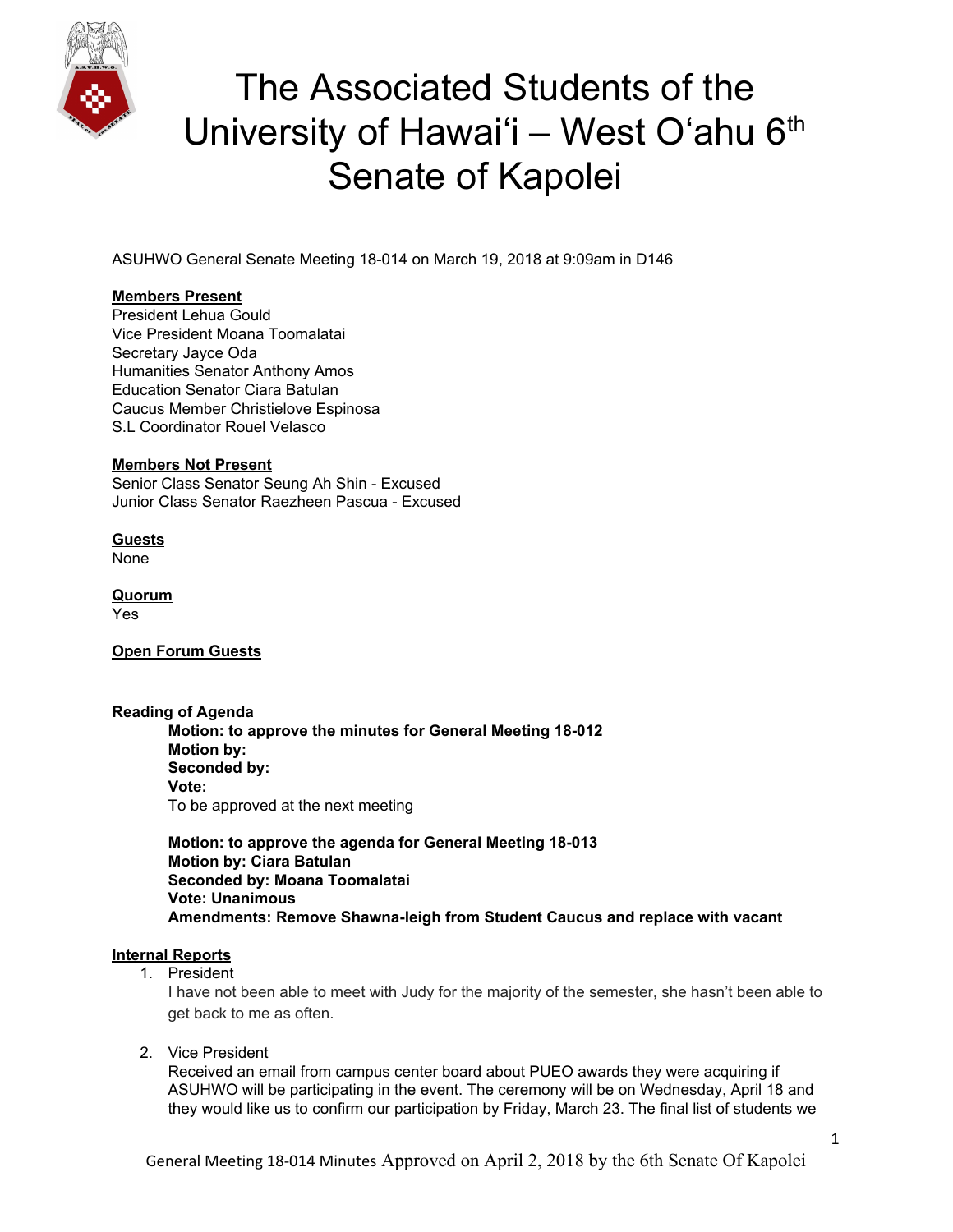

would like to recognize is due April 10 before. I have not received any updates from some of the senators regarding this semester's initiatives. A reminder that an initiative must be started or completed in order to get their stipend.

Discussion on stipends and percentages to receive a stipend.

### 3. Secretary

I am working on the minutes, I had a few technical problems which is why I was unable to get them out in time for this meeting. I did receive the notes from the HTT meeting which will be shared later. The same student came to talk to Shawna already, came to talk to me about the same issue.

Update website as need be.

4. Treasurer

### 5. Advisors

a. Student Life Coordinator

The current balance as of February 28, \$50,076.99. Discussion on what we would like to do with the money such as fundings for different organizations or supplies, etc.

### 6. Standing Committee Reports

a. Budget and Finance Did not have a meeting, we will need a new chair for this committee.

b. Activities

We have planned for west fest. We are opening it up to the candidates to come down to promote themselves. We are keeping the Question Pong because it was successful. We would like to order more SWAG items.

c. Legislative

During the work meet week has looked over SR18-02, SR18-03, SR18-04. I sent the RESOs via email, we recommend amendments for SR18-02 and SR18-03 after amendments were made they were passed. SR18-04 denied due to similarities to SR18-02 and SR18-03.

### 7. Ad Hoc Committees

a. Elections Committee

Submitted SB 18-03 to approve the budget for purchasing pizza during election week Sent out an elections week sign-up via Google Docs, so far Ciara has signed up

b. Transition Committee

I will wrap editing questions up by 21th, Wednesday. So, if you guys have time during spring break, please look at it and completed the questions. It will be uploaded in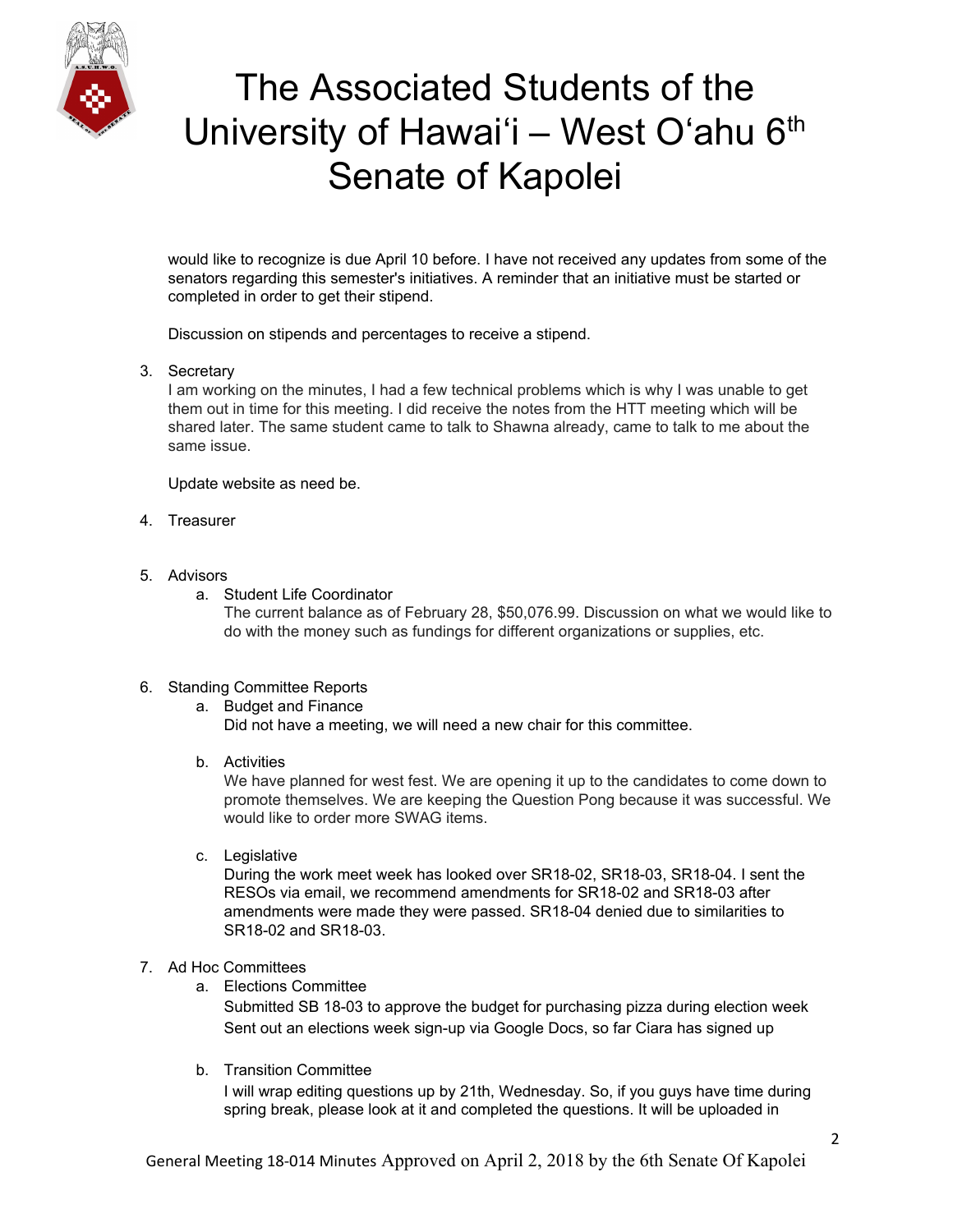

Transition Committee folder on our group drive. Please complete by end of March so we can discuss for further information on April.

#### 8. Senators Report

- a. Senior Class Senator No new reports other than working on transition.
- b. Public Administration Senator No new report.
- c. Social Sciences Senator

I emailed Corrina about the lending library initiative, and I did over look the previous RESO that was written so I do have a good understanding of it. I was unable to attend the OER meeting, but will attend the next one, next month.

d. Education Division Senator I do have the Resolution and have send it out the individuals listed.

Discussion as how to get the word out to the student body.

### 9. Caucus Ambassador

We had our meeting on March 10. The LGBT commission presented an idea that they want to change the UH application form and offer a drop-down menu of different gender identities, they were looking for our input and support.

Will they also be adding a preferred names on the applications? This is something they may have to look at for the applications.

A way to expand mental health services on campus.

Going to write a RESO for cacus for OER, based on getting 25% of the campus by 2021 to have OERs.

### Campus Committee Report

a. Health,Transportation and Technology (HTT)Committee

I got an email from Kelly, the main points of the meeting was getting an app for the shuttles, our IT will be working with the vendor which make the UH Manoa app, to make our app.

For our Tech fee Therese is reaching out the student representatives to any ideas we may have to purchase with the tech fee.

Concern that students are being turned away from IT, because they are there only to service faculty and staff, however, student employees are paid using money from the tech fee.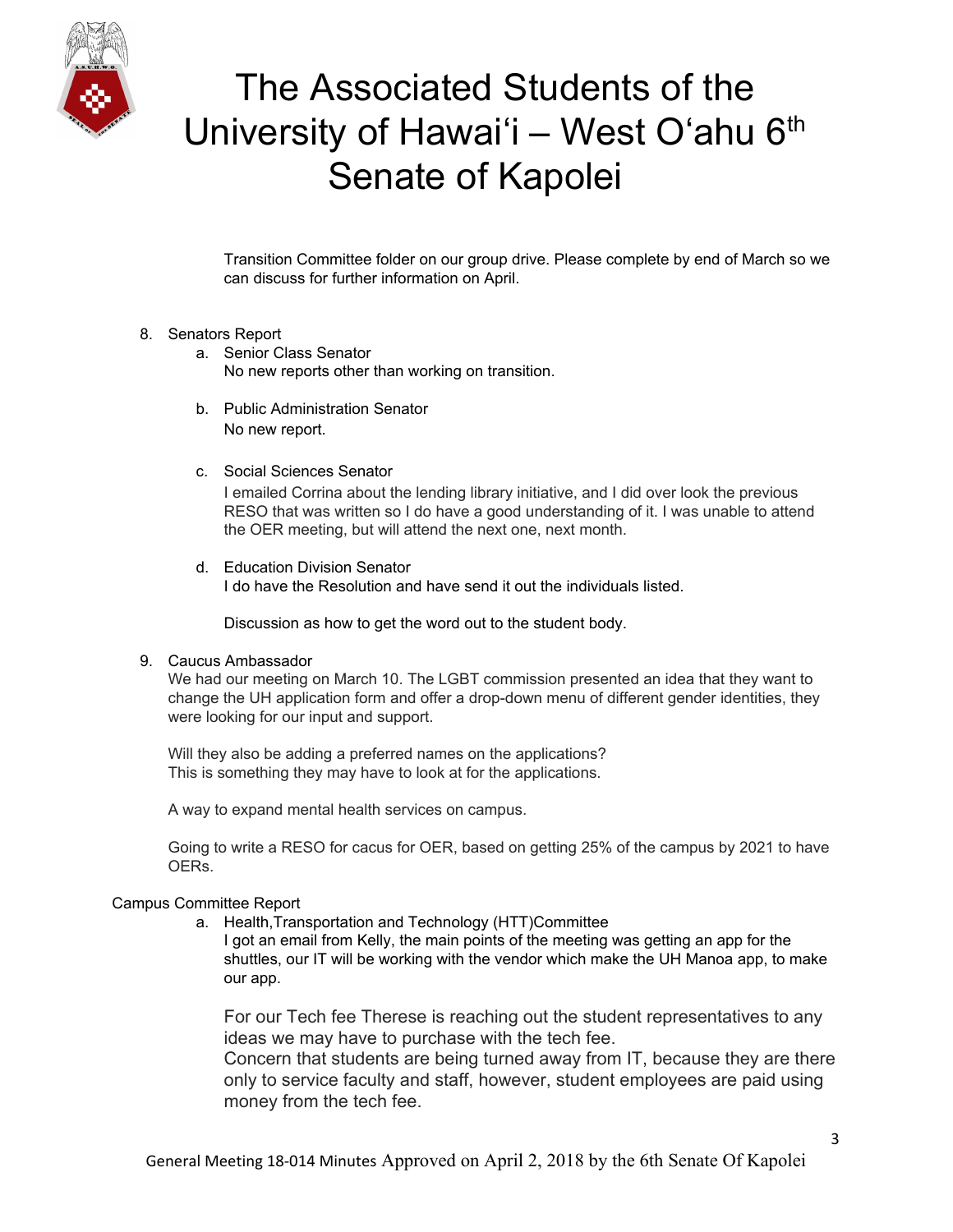

Lehua will be looking into this and will be asking Judy.

Health fee: There is an increase in salary for our Nurse (Pomai). Discussion on the location and markers for the nurse office. Discussion on the increase in the salary, and where the money should be allocated elsewhere.

- b. Senior Staff Committee Will attend meeting on March 21.
- c. Faculty Senate Committee Unable to attend, will be at the next meeting. Waiting for the minutes which will be shared next meeting.
- d. LRDP
	- i. IAELF Master Strategic Work Group No new report.
	- ii. Land/Facilities Work Group No new report.
	- iii. Long Range Academic Work Group No new report.
	- iv. Enrollment Management Work Group No new report.
- e. UHWO Art Committee

It was the first time meet up. At first, we discussed first draft rules and procedures. Then, watched a presentation from Kupihea (the artist), who is working on paintings for Naulu center. His painting implied cultural stories such as Pele, and symbols. Personally, thought that all paintings are beautiful and can't wait to see them with my own eyes. Melissa and Kupihea will held grand opening and donors event on April 10.

f. OER Committee

I was unable to attend the meeting, but I spoke to Corinea to get an update, they are looking for grant and funding opportunities and looking to do the things LCC is doing, which is providing workshops for faculty to learn about OER and how to incorporate them.

g. Commencement Committee

Attended the first meeting on Feb. 28th. I will attach my notes below, but I did share some details about the arrangement of commencement during our last meeting as well. The next meeting will be on March 28th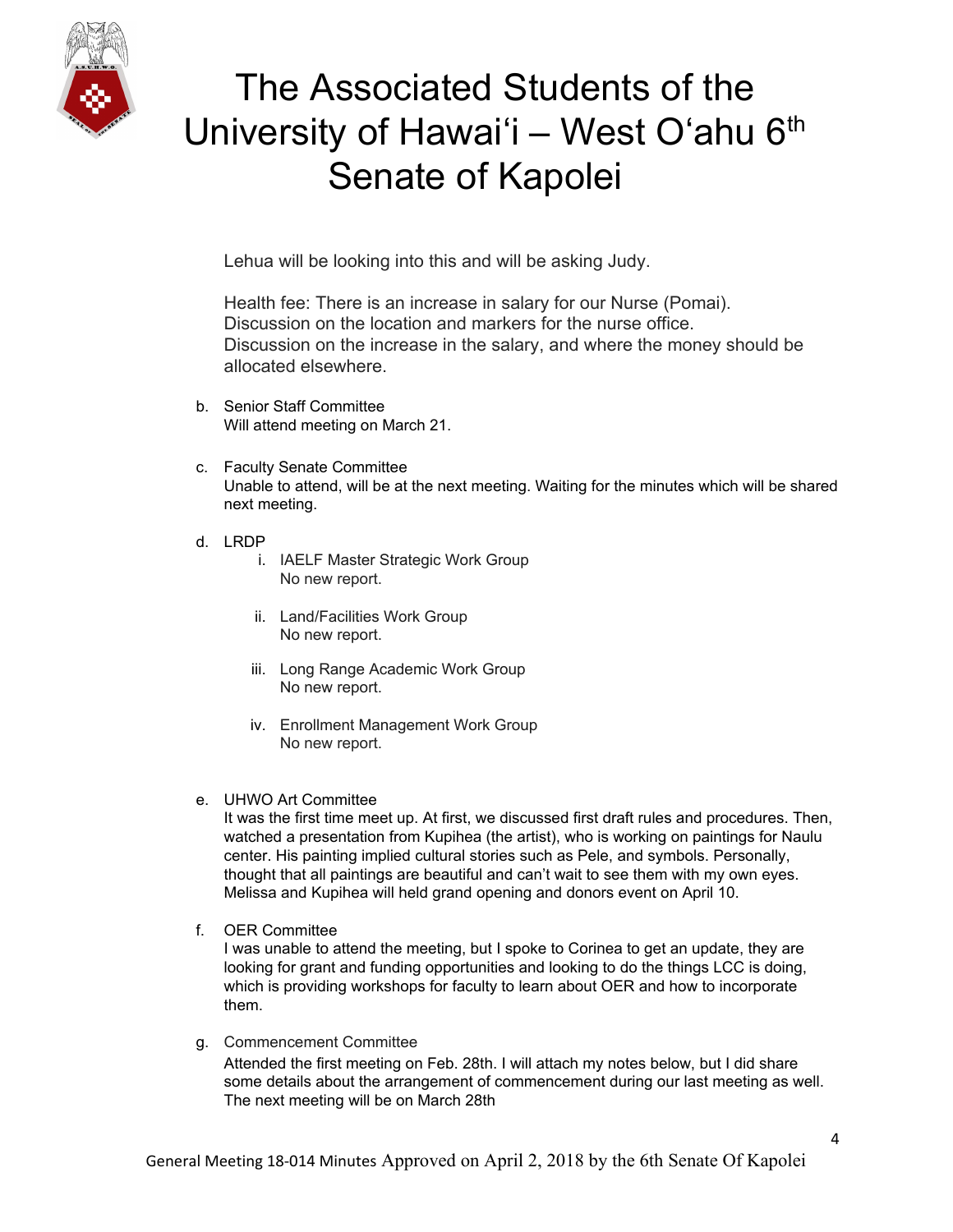

### **Unfinished Business**

1. Student Concerns

The student that talked to Shawna did talk to Jayce, has been reached previously, and if there are any other issues to refer him to Aloha since she has written a RESO regarding the flags and has the most information on this.

2. Response Letter from LRDP Student Forum It has been edited, but needs to be put into a letter format and sent out.

### **New Business**

1. Spring 2018 General Elections Candidates

We have the Rowley running for President, Jayce running for VP, Sabrina-Kuupio running for Treasurer, Sydney running for Junior Class Senator, and Oriana running for Sophomore Class Senator. We did have two others, but one declined and the other did not meet the GPA requirement. What I am offering this student is that, if after this semester, if she has a GPA above a requirement, she can then run for this position.

The candidates posting is up, and they all have been meet with. They all are still encouraged to campaign. The only thing that is needed is to post the candidates profiles on the ASUHWO website.

Candidate posting will also be done weekly by Jayce on instagram.

- 2. SR 18-02 **Motion: to approve SR 18-02 Motion by: Anthony Amos Seconded by: Moana Toomalatai Vote: Unanimous Amendments:** Lines 14, 18, 22, 27, 32, 42, ";" to outside of quotation mark Line 22 cross second "i" from "Hawai'ii" and add "[...]" at end of quote Line 42, add "[...]" at end of quote In second "BE IT RESOLVED.." change "reforming" to "perpetuating", add "the" after "of", change **"**Culture" to "cultural" In third "BE IT RESOLVED.." add " 's" to "chacellor" In fourth "BE IT RESOLVED.." add "from 7:00am to 4:30pm" In "NOW, BE IT FINALLY RESOLVED.." add "the University of Hawai'i System Student **Caucus**
- 3. SR 18-03 **Motion: to approve SR 18-03 Motion by: Seconded by:**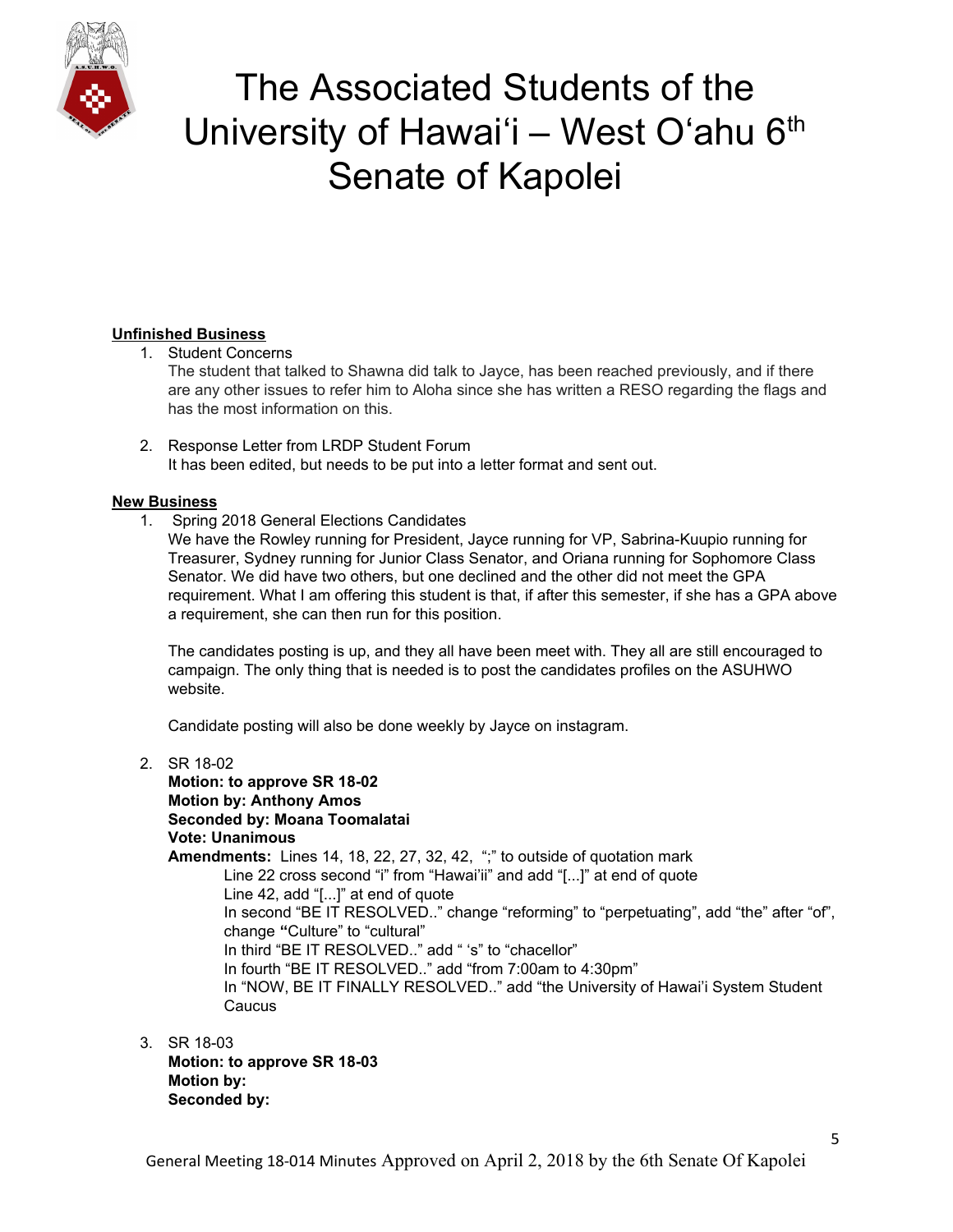

**Vote: Unanimous Amendments:**

Tabled until next Senate meeting

4. SB 18-03 **Motion: to pull out SB 18-03 from the Budget and Finance Committee Motion by: Moana Toomalatai Seconded by: Anthony Amos Vote: Unanimous**

**Motion: to approve SB 18-03 Motion by: Anthony Amos Seconded by: Moana Toomalatai Vote: Unanimous**

- 5. SB 18-04 for Special Order **Motion: to approve SB 18-004 Motion by: Anthony Amos Seconded by: Moana Toomalatai Vote: Unanimous Amendments:** Change "SB 18-01" to "SB 18-04" Change date to "March 19, 2018" Add "Caucus Delegate" to "Authored By" Remove second period from line 5 Add comma after "participate" and add "at" before "the grand…" in line 6 Remove second period from line 10
- 6. Pueo Awards Nominations and Ceremony Tabled until next Senate meeting

### **Announcements and Open Forum**

**Meeting Adjournment at 10:56am Motioned by: Anthony Amos Seconded by: Moana Toomalatai**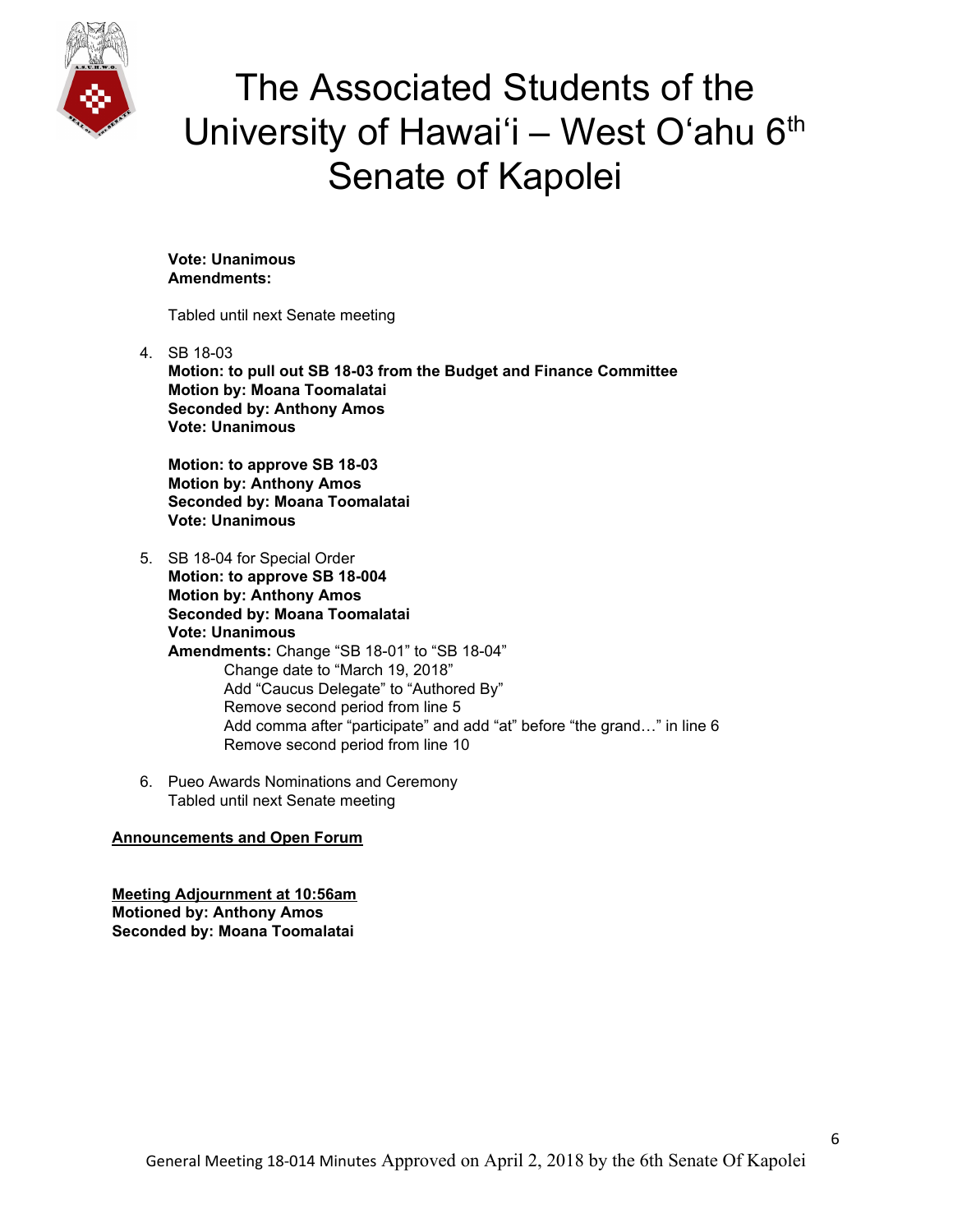

### **Voting Record**

| Voting Record for General Meeting 18-014,<br>Approval of Agenda and Minutes: To approve |    |     |         |         |
|-----------------------------------------------------------------------------------------|----|-----|---------|---------|
| the Agenda for General Meeting 18-014                                                   |    |     |         |         |
| Name                                                                                    | Ye | Nay | Abstain | Vote By |
|                                                                                         | а  |     |         | Proxy   |
| Moana                                                                                   | X  |     |         | N/A     |
| Toomalatai                                                                              |    |     |         |         |
| Jayce Oda                                                                               | X  |     |         | N/A     |
| Raezheen                                                                                | X  |     |         | Yes     |
| lPascua                                                                                 |    |     |         |         |
| Anthony                                                                                 | x  |     |         | N/A     |
| Amos                                                                                    |    |     |         |         |
| Ciara Batulan                                                                           | x  |     |         | N/A     |

| Voting Record for General Meeting 18-014,<br>Approval of Agenda and Minutes: To approve<br>SR-18-02 |    |     |         |         |
|-----------------------------------------------------------------------------------------------------|----|-----|---------|---------|
| Name                                                                                                | Ye | Nay | Abstain | Vote By |
|                                                                                                     | а  |     |         | Proxy   |
| Moana                                                                                               | X  |     |         | N/A     |
| Toomalatai                                                                                          |    |     |         |         |
| Jayce Oda                                                                                           | X  |     |         | N/A     |
| Raezheen                                                                                            | X  |     |         | Yes     |
| lPascua                                                                                             |    |     |         |         |
| Anthony                                                                                             | X  |     |         | N/A     |
| Amos                                                                                                |    |     |         |         |
| Ciara Batulan                                                                                       | x  |     |         | N/A     |

| Voting Record for General Meeting 18-014,<br>Approval of Agenda and Minutes: To pull out |    |     |         |         |
|------------------------------------------------------------------------------------------|----|-----|---------|---------|
| SB-18-02 from Budget and Finance Committee                                               |    |     |         |         |
| Name                                                                                     | Ye | Nay | Abstain | Vote By |
|                                                                                          | а  |     |         | Proxy   |
| Moana                                                                                    | x  |     |         | N/A     |
| Toomalatai                                                                               |    |     |         |         |
| Jayce Oda                                                                                | x  |     |         | N/A     |